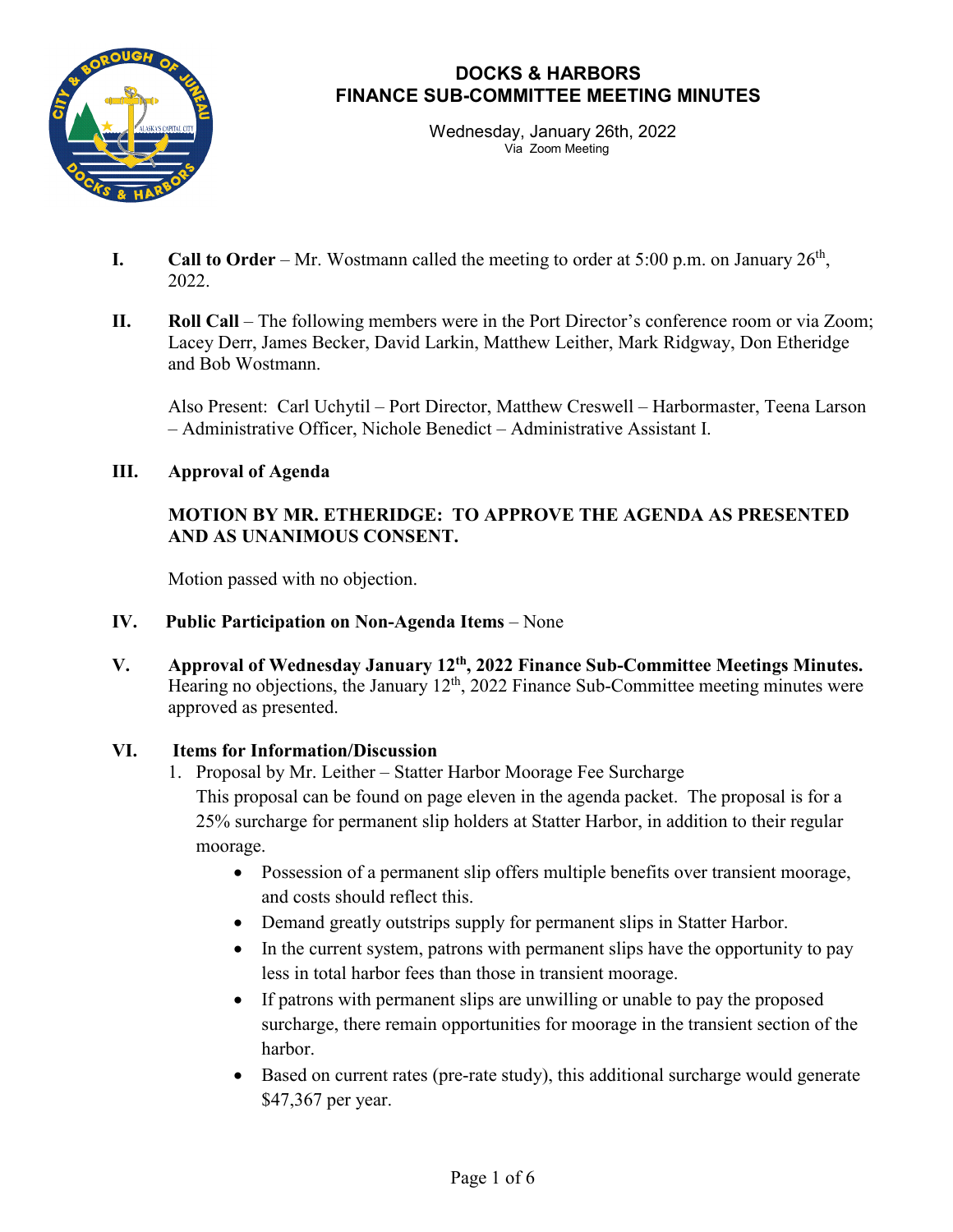

Wednesday, January 26th, 2022 Via Zoom Meeting

Committee Questions

Mr. Etheridge asked Mr. Leither if he calculated in the addition money made when people pull their boats out in the winter and we sell those stalls again as hot berths. He said we are charging for the same stall twice in this scenario.

Mr. Leither said he did not include that and does not see how that would impact patron's ability to hot berth in the winter. He said he would assume we would make more money.

Mr. Ridgway said he appreciates all the work Mr. Leither put into this presentation. He spoke about the comments from Mr. Leither on the law of supply and demand and if that should effect rates. He said he is not sure we have a good case to raise rates just because demand is high. He believes rates should be more geared to our operational cost and future differed maintenance costs.

Mr. Larkin said he supports the idea of increasing rates but what bothers him is the term "surcharge". He said it sounds like a tax for the rich type of thing, maybe it is a wording issue. He was not sure he followed the logic on the electricity part of Mr. Leither's presentation and why those paying for actual use would warrant a higher rate. He does support increasing rates to make them more realistic. Maybe the term "supply and demand" is not the correct wording to use.

Mr. Leither said in his mind the ability to have a permanent stall in a transient harbor is a luxury. He feels treating it as a luxury and charging it as so is reasonable. He also said he completely agrees with Mr. Larkin about the electricity. He is not trying to say to charge people more because they are paying what is proper in electricity. His thought was it is just another luxury they have being a permanent stall holder.

## Public Comment

## Mr. Craig Dahl – Auke Bay, Alaska

Mr. Dahl is a permanent stall holder in Statter Harbor and has been a patron for many years. He said as a general observation, no matter what you call it, having a 25% increase without a ramp-up period is not good. This is a significant change in philosophy, especially from an economic standpoint. He will not argue with any of the comments about convenience that is why he waited in line for five years to get his stall. He said he pays regularly, every month like clockwork. You are able to rely on your cash flow from your permanent stall holders. The revenue coming in from transient verses permanent stall holders is notable. In the winter months this open transient space is not collecting any money but the permanent stall holders continue to pay. He feels about 40% of the permanent stall holders pull their boats and you are able to hot berth and collect double the money for the same stall. He feels you have a reliable source of income and loyal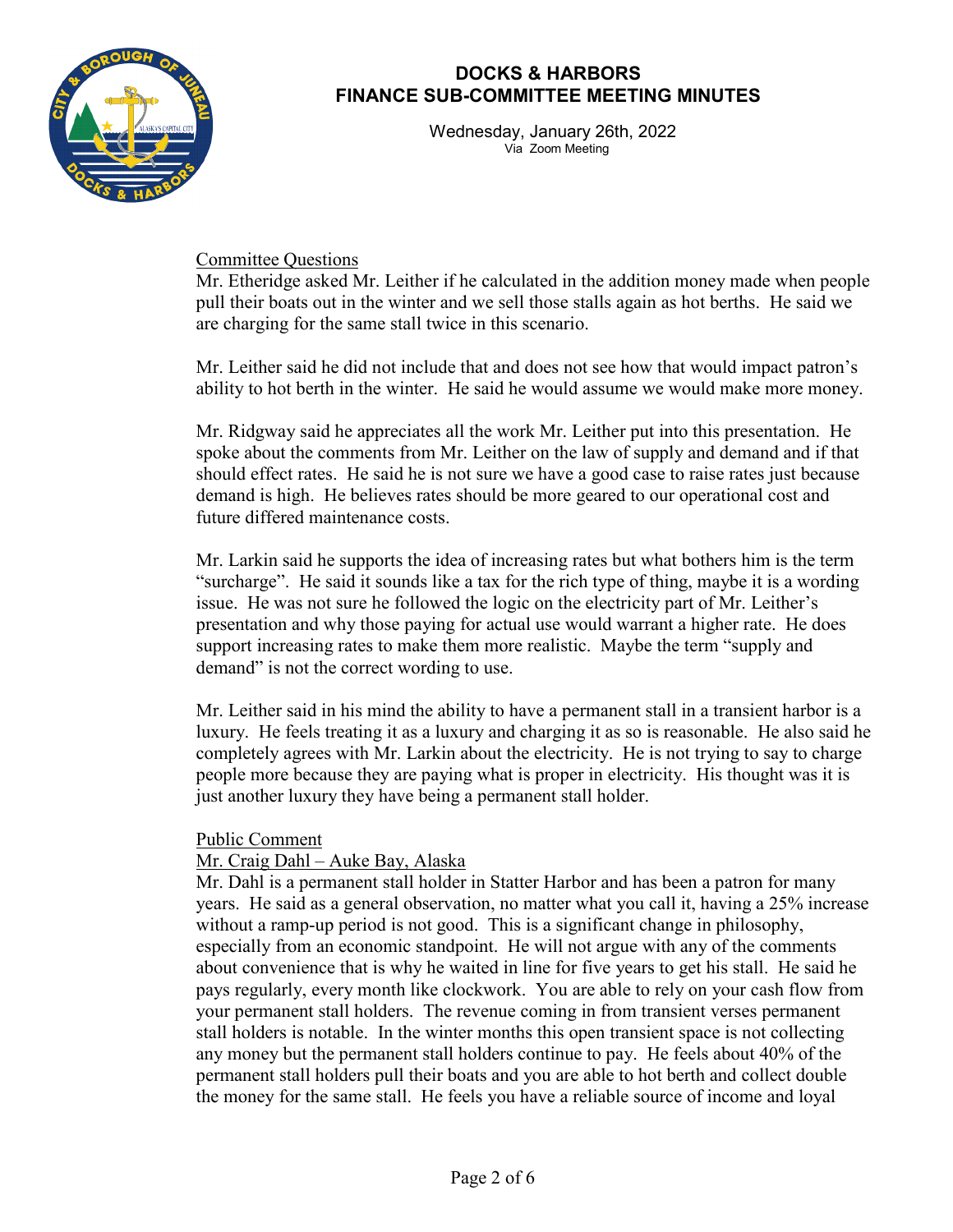

Wednesday, January 26th, 2022 Via Zoom Meeting

group of patrons. He can agree with one comment about charging for the length of the stall instead of the length of boat. He also feels after looking at other harbors up and down the coast a long waiting list for permanent moorage is very common. He does not feel that is a reason to isolate or discriminate a group. He understands the need to look at revenues, but this "surcharge" idea is out of left field and needs a lot more discussion.

#### Mr. Dennis Watson – Juneau, Alaska

Mr. Watson just heard about this proposal a couple of days ago. He has been reaching out to other harbor patrons with concerns. He feels we can anticipate a much more robust group of people commenting on this. Mr. Watson said this is about the most ludicrous thing he has ever seen. To single out one marina for this kind of stuff on top of the \$7.35 price already. We are already paying more than anyone else in Juneau for our moorage. He feels this larger price for Statter Harbor was due to poor judgement from the Harbor Board way back in 2005. We have all lived with it and supported the rate, and the increases every year that come from the CPI. He feels there is no reason for this increase, if you want additional money he suggested increasing the rates at the other Juneau marinas. He feels this is absolutely unsatisfactory. He spoke about how the Docks  $\&$ Harbor patrons worked very hard to petition the State of Alaska to get funds to put these projects together. He would like the Board to take another look at this, he feels it is abusive and unnecessary.

#### Committee Discussion

Ms. Derr asked staff about the waiting list and how no one has given up a stall in Statter for so long.

Mr. Uchytil said they are on the waiting list for seven years. There is usually a turnover of three or four stalls each year. The person at the top of the list has been waiting for seven years to get from  $45<sup>th</sup>$  to the top.

Mr. Creswell said last year we had quite a bit of turnover, especially with the 32' stalls. He said they also had a couple of the 42' stalls turn over.

Mr. Ridgway brought up the Rate Setting Policy in the agenda packet and asked if this "surcharge" would meet criteria two, "Is it Consistent". Criteria number three in the policy state, "is the rate supported by data and justifies the rate". He does not know if a 25% increase meets this criteria set out in the policy. He thinks it would be another income stream, but is it needed to support operations. He said he heard a member of the public tonight mention there is probably a billion other things we should be taking a look at as well.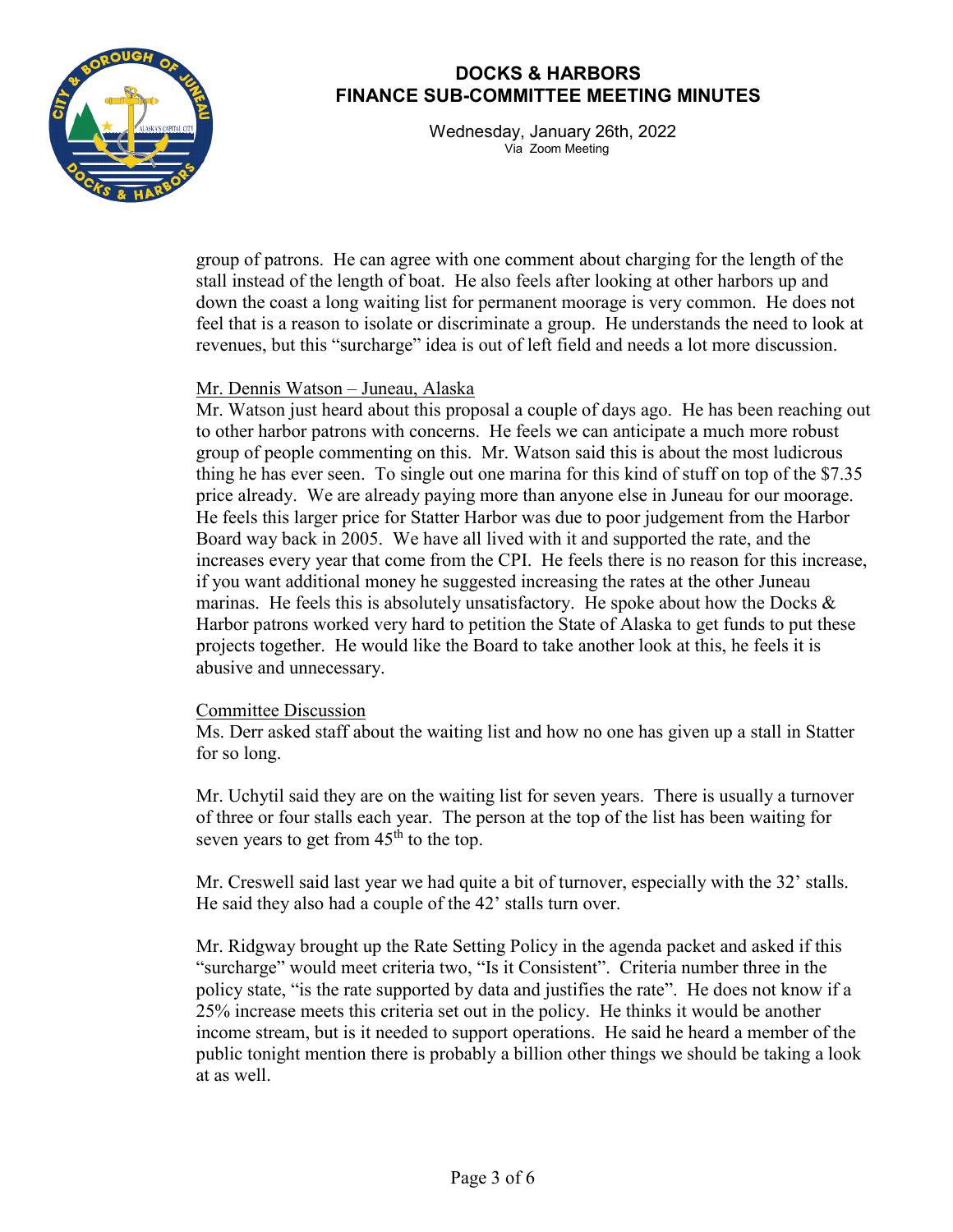

Wednesday, January 26th, 2022 Via Zoom Meeting

Mr. Larkin thanked Mr. Watson for speaking tonight and spreading the word to the public about this proposal. We do not always like some of the input from the public, but we absolutely need it for the betterment. The Board represents the public and we cannot work in a vacuum without your input. He asked the Harbormaster about the discounts patrons receive for paying six months or a year at a time. He also wanted to know about space at Statter Harbor for transients during the summer.

Mr. Creswell said the discounts are five percent off if you pay six months in advance, and ten percent off if you pay by the year. He said he did not have exact numbers but the discount is substantially used by our patrons. It is good for patrons and us, limiting administrative time processing payments. Statter Harbor is incredibly busy in the summer and it is common to see boats rafted several deep at side-tie sections.

Mr. Ridgway asked if the rarity of the commodity ever came in to play with rate setting in the past.

Mr. Uchytil spoke about taking over Deharts and the 1984 Thanksgiving storm that did significant damage and the decision to rebuild as a transient harbor.

Mr. Etheridge said we have never used the "commodity rarity" to set a rate. When we set the Statter Harbor rate is was due to being sought after and buying and taking over the private docks. We were taking patrons from a private and secure area and moving them to a public dock. When we found out what kind of rates they were paying at the private dock we decided to increase ours to make it closer to what they were used to paying. Other private dock owners were also on our case for not charging enough for the area.

Mr. Wostmann said he also appreciated the effort by Mr. Leither on his proposal. He has some concerns with the proposal but most were echoed by other members already. One being the criteria we set for coming up with a rate. The 25% increase seems fairly arbitrary. He hopes the rate study will take into consideration the permanent stalls and if there is justification to make them worth more. He said maybe we can pass along the comments and Mr. Leither's proposal to the consultants. He does not feel this proposal is ready to be sent to the Operations/Planning Committee for further action. He would rather suggest this stay with the Finance Committee if we feel further discussion is needed. He asked if any other member had suggestions on how to proceed with the proposal going forward.

Mr. Ridgway said regarding the Statter Harbor waitlist, every harbor in Juneau has a multi-year waitlist for permanent moorage. He was curious about the topic of supply and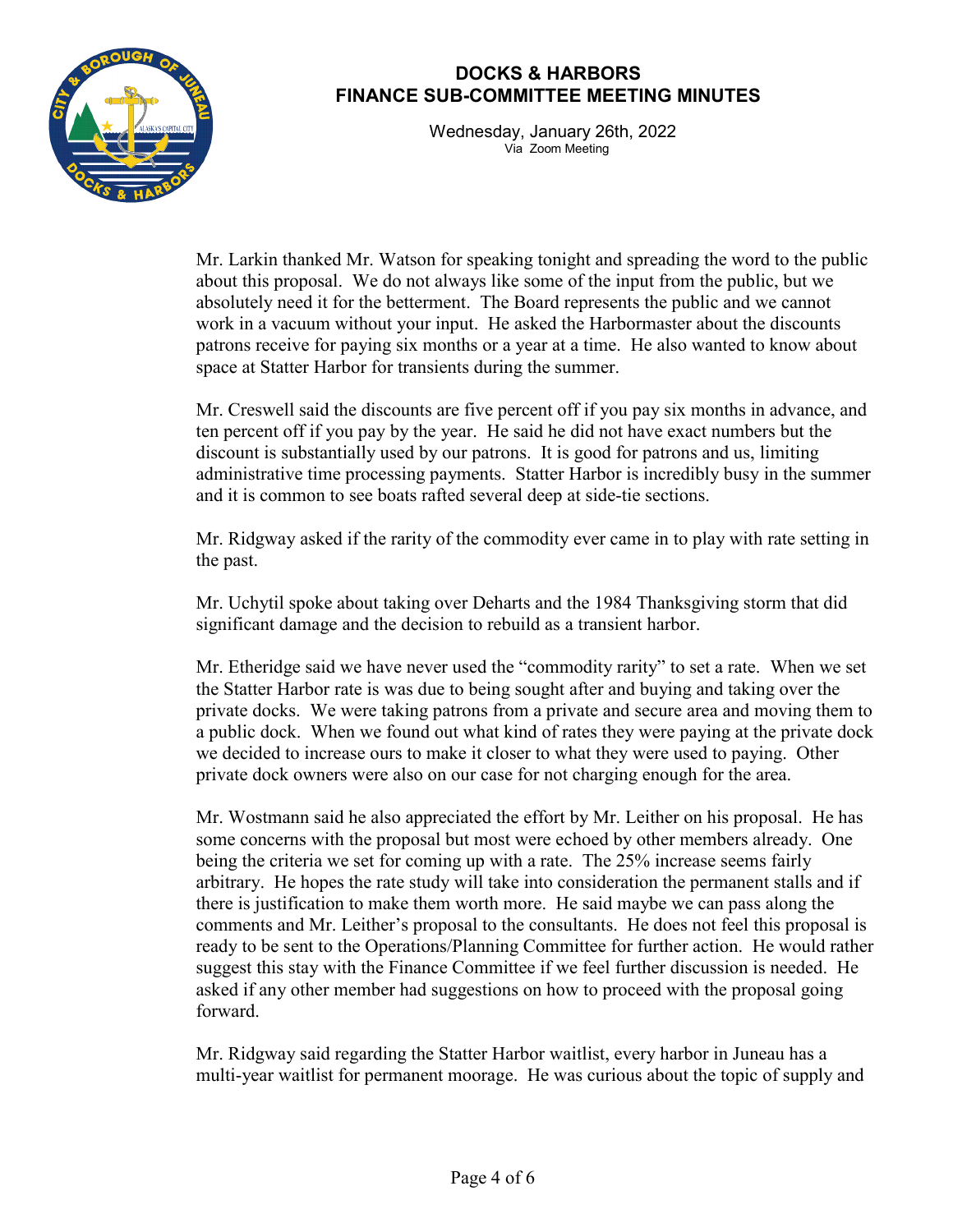

Wednesday, January 26th, 2022 Via Zoom Meeting

demand and asked if it was something we could bring up to the consultants doing the rate study.

Mr. Wostmann asked if any other member felt it was necessary to forward on this proposal to the consultants doing the rate study. He asked Mr. Uchytil if he could see any issues with submitting the proposal.

Mr. Uchytil said there is no problem forwarding it on. He offered his opinion that forwarding this on with no real justification for the 25% increase might be a problem, the number was picked from the air. He is unsure what the consultants would do with that.

Mr. Wostmann said he would like to ask the consultants if there are harbors where open slips and permanent slips have a different rate. If they find this is common he would like to know the standard difference in those rates. He agreed the 25% seemed very arbitrary at this point.

## 2. Wordsmithing - Justification Criteria for CPI Fee Linkage

Mr. Uchytil asked members to see page thirteen in the agenda packet. He mentioned criteria seven had some negative comments made about it at the last Operations/Planning Committee meeting. He wanted to give the committee an opportunity to review this document and do some wordsmithing before it goes to the next Board meeting.

Mr. Wostmann said the consensus at the last Operations/Planning Committee meeting was criteria number seven was premature. His proposal is to say "to be determined" or possibly to be deleted entirely.

#### Committee Discussion

Mr. Leither said he likes the way this looks, he is happy to see everything listed out and questions answered.

Mr. Larkin said he likes this document. He feels it is missing a mission statement type paragraph in the beginning. He would like people to understand why we charge fees.

Mr. Ridgway said he would like to see something about the city tasking staff with paying for all operations out of the rates we charge. He spoke about how hard it is to come up with an operations budget when we do not know if we will receive grants or use CIP's.